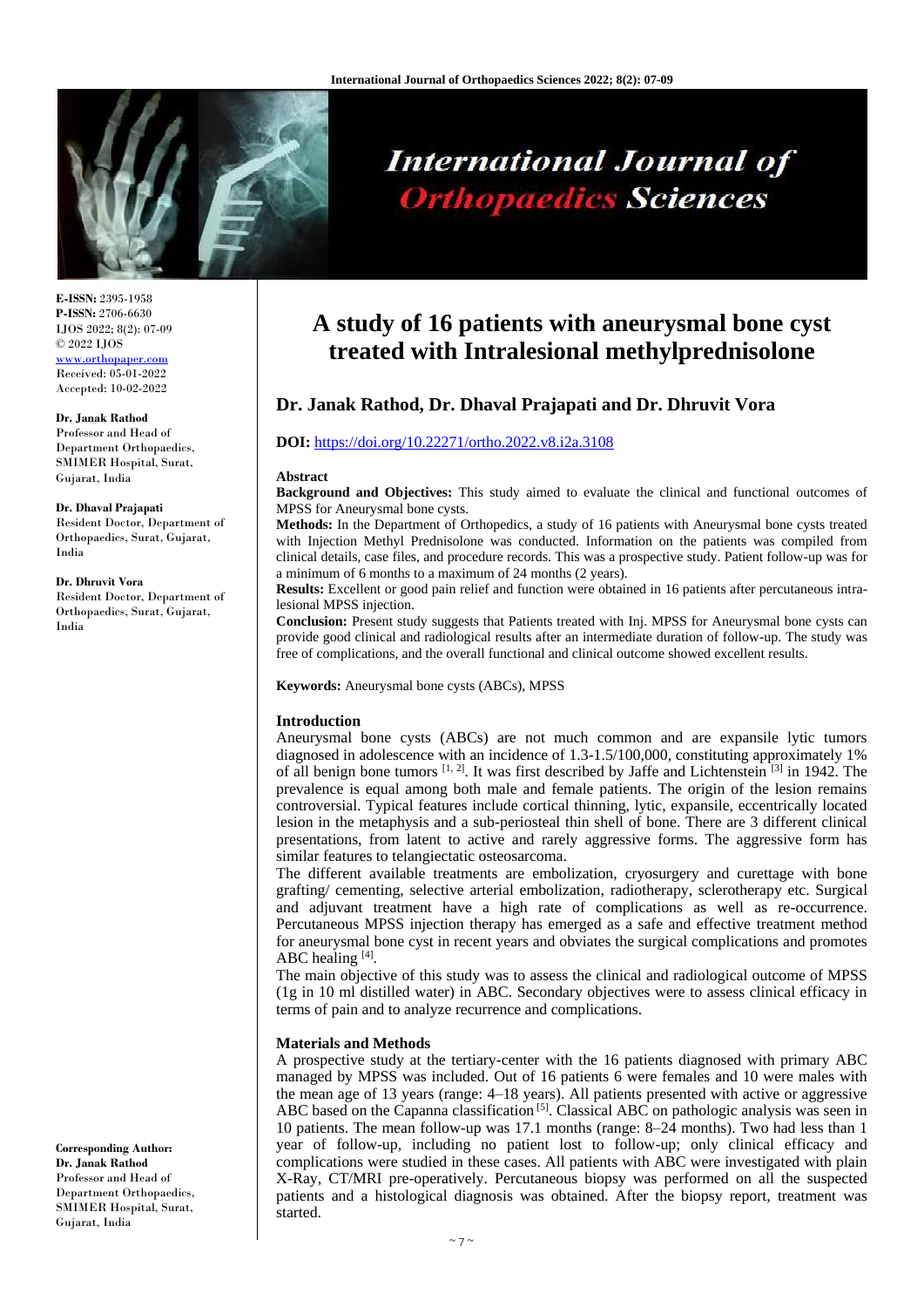All patients with secondary aneurysmal bone cyst were excluded from the study. On follow Xray and MRI were done at 3 months, 6 months, 1 year and 2 years interval. VAS score was used for pain assessment.

#### **The following data were systematically collected**

**Table 1:** Patients Data

| Patient            |          |         |          |            |          |          |          |          |          | 10       |
|--------------------|----------|---------|----------|------------|----------|----------|----------|----------|----------|----------|
| Gender             |          | F       | M        | М          |          | М        | M        | M        |          |          |
| Age                |          |         |          |            |          | 10       | 10       |          |          | 12       |
| Location           | Tibia    | Tibia   | Humerus  | Metatarsal | Femur    | Humerus  | Tibia    | Humerus  | Tibia    | Humerus  |
| No. of injections  |          |         |          |            |          |          |          |          |          |          |
| Post procedure VAS |          |         |          |            |          |          |          |          |          |          |
| Ossification       | Complete | Partial | Complete | Complete   | Complete | Complete | Complete | Complete | Complete | Complete |
| Complications      |          | Pain    |          | -          |          |          |          |          |          |          |

#### **Table 2:** Patients Data

| Patient            |          | 12         | 13       |        |          | 10.      |
|--------------------|----------|------------|----------|--------|----------|----------|
| Gender             | М        | М          |          | М      | M        | ΙVΙ      |
| Age                |          |            | 14       | 14     | 16       |          |
| Location           | Humerus  | Metatarsal | Tibia    | Tibia  | Tibia    | Tibia    |
| No. of injections  |          |            |          |        |          |          |
| Post procedure VAS |          |            |          |        |          |          |
| Ossification       | Complete | Complete   | Complete | Absent | Complete | Complete |
| Complications      |          |            |          |        |          |          |

#### **Radiological classification according to Rastogi**

**Table 3:** Rastogi Classification

| <b>Degree</b>       |                               |                              | ---<br>                      |                           |
|---------------------|-------------------------------|------------------------------|------------------------------|---------------------------|
| --<br>haracteristic | $<$ 25%<br>lesion<br>Residual | 25-50%<br>Residual<br>lesion | 50-75%<br>lesion<br>Residual | 75%<br>Residual<br>lesion |
| Result              | Excellent                     | boot                         | Poor                         | Unresponsive              |

#### **Procedure**

The advantage and risks of the procedure were explained to the patients and relatives and written consent was obtained. It was performed under Short general anesthesia on a simple table, supine position. Prophylactic antibiotics were given half an hour before MPSS injection. Painting and Draping was done. An 11-gauge bone marrow biopsy needle is inserted into the lesion with the IITV guidance until it reaches the largest lytic portion of the tumor. The cyst walls were manually scarified using the end of the needle to break the non-healed septa and the content inside the cavity was aspirated.

Then, 1g methylprednisolone in 5 ml of the syringe and another syringe containing 10 ml distilled water were attached to the bone marrow biopsy needle. The solution was injected into the lesion. A pressure dressing was applied and maintained for 3 days.

Hospital stays were of 2-3 days. In case of non-ossification or persisting pain, repeat injection was suggested; the interval between injections was 8 weeks.

Patients were asked to avoid strenuous activity and contact sports until the radiological healing. On each follow-up, the treatment response was recorded with complications and functional assessment.

**Statistical analysis:** We used the Chi-square test and Student's t-test to analyze our results. A p value  $< 0.05$  was considered significant.